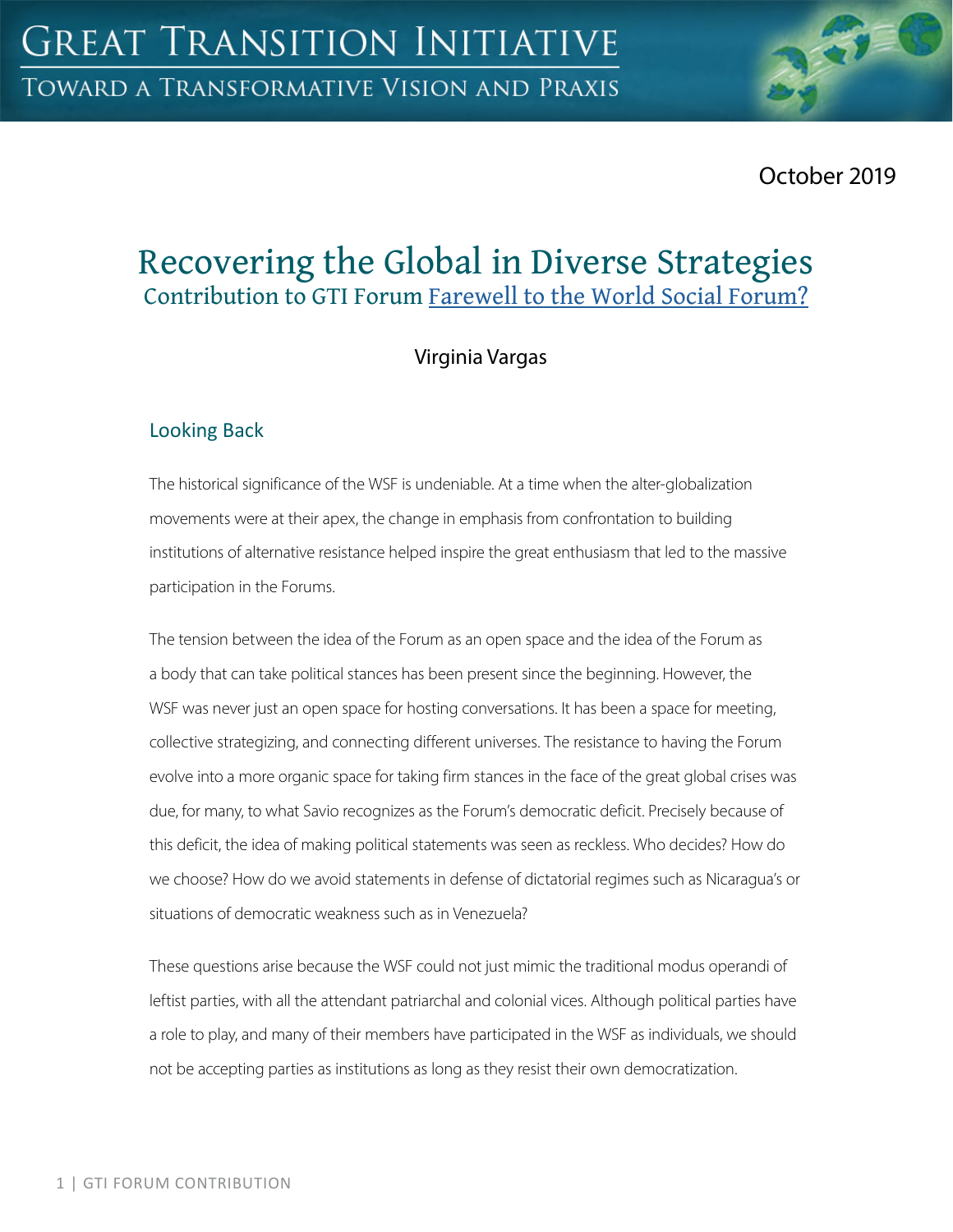This democratic deficit did not mean that there were no statements at all. However, the early efforts to speak with one global voice have been weakening. For example, it has not been possible, throughout these nineteen years, to increase the presence of movements and institutions located far from the locations of the successive Forums. This has been the result of a variety of factors, from the economic costs of travel to a de-emphasis on the internationalist character of struggles to the difficulty of incorporating new voices and movements.

#### At a Crossroads

It is clear that the WSF is no longer what it was. There are new movements at the local-territorial and/or regional and interregional scope, often fighting for human rights and against extractivism and land grabs. The movements participating in the Forums have new demands and are facing new challenges, such as climate change and the rise of fundamentalism and conservatism, in particular, in Latin America, after the great progressive "wave" (which itself was not free of extractivism, homophobia, or misogyny).

The growth of the fundamentalist right requires both resistance and defense of past gains. But it also requires a thorough review of the political and economic "styles" of progressive governments, whose democratic deficit is also evident, at least in Latin America.

It is not that radical pluralism has impeded the unity of the movement. Such pluralism, recognized and legitimized, is the only thing that can foster a unity of struggle. And, although there is an enriching pluralism in the myriad movements (ecological, feminist, ethnic, racial, LGBTQ) in confrontation with today's untamed capitalism, allied with patriarchy and colonialism, such a pluralism is not a shared assumption across the different movements. In the face of the paradigmatic, epistemic, civilizational crisis, only an intersectional view of diversity can open a longer-range horizon in the struggle for change.

Therefore, the important issue is not unity itself, but the possibility of articulating the diversity of strategies for confrontation with the ecological, patriarchal, capitalist, racist powers that are implicated in all the major problems we face today. At this crossroads, it is urgent that we recognize that, in light of the progress desperately needed, only a critical review of our political practices can reveal how we must change our movements and institutions.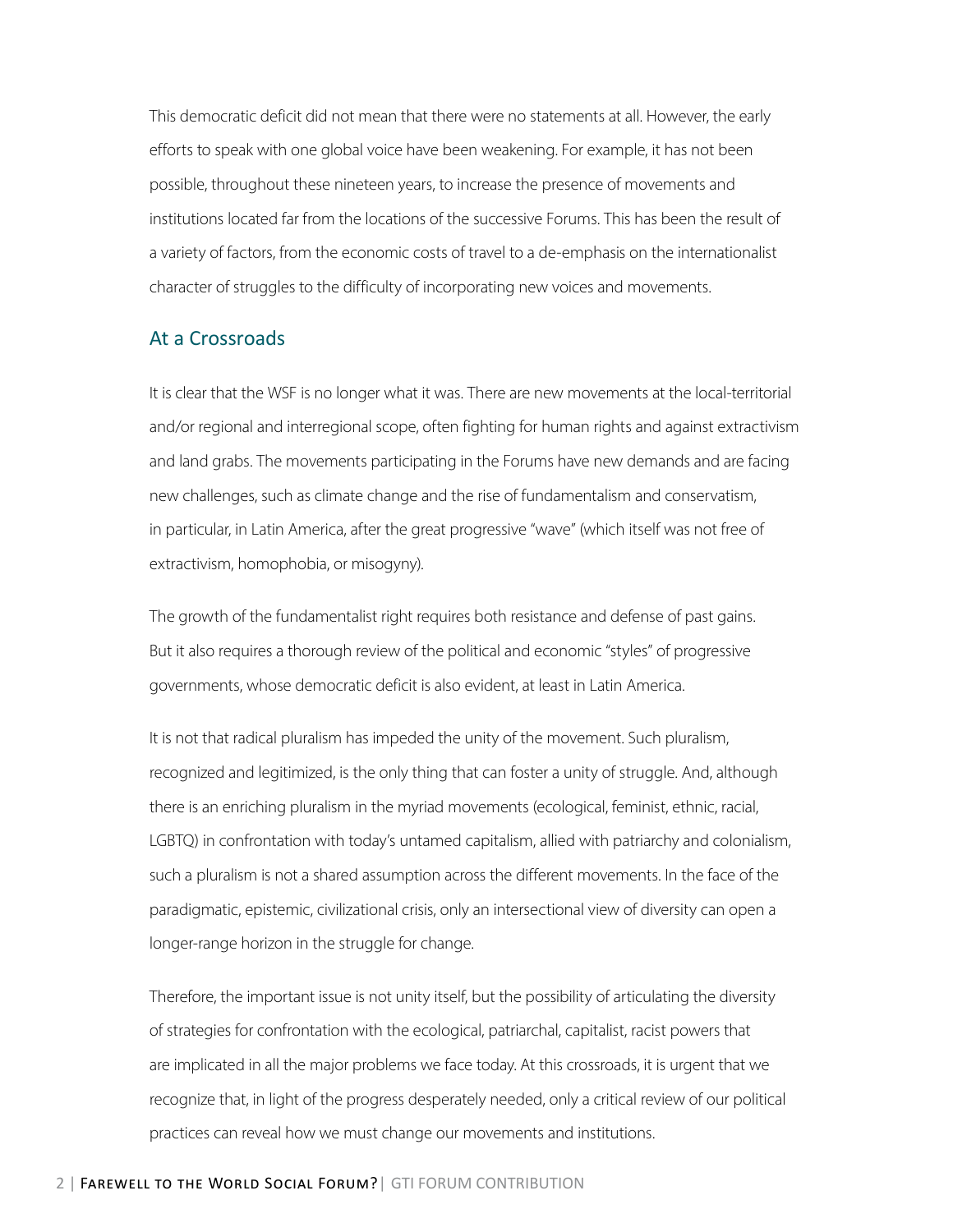The Social Movements Assembly, created as a decision-making space where thousands of community members from hundreds of countries could come together to make movement decisions, was an important advance. However, the old vices of the actually existing left were a roadblock to inclusiveness. As a result, several other movements organized their own parallel assemblies: women's, indigenous, Amazonian, environmentalist, human rights, etc. The women's assemblies were enriched by exploring connectivity between women's, anti-capitalist, antipatriarchal, and anti-colonial struggles. Even so, colonial tensions, also present in the WSF and within women's movements, manifested more than once, especially between Sahrawis and Moroccans, in the Senegal and Tunisia Forums.

#### Looking Ahead

The WSF has not preserved its original form because the contexts and conditions of movements, including the democratic institutions that they face, have changed. However, the new thematic and regional forums have the potential to have even greater impact. We have seen powerful thematic forums on issues such as migration and economic transformation (covering a range of issues from feminist economics to fair trade to the social and solidarity economy), as well as regional ones such as the Pan-Amazonic Forum (FOSPA).

However, these forums also reveal in some cases the weakness of such a democratic and diverse political culture as a basis for collective action. FOSPA is an important case: it has managed to stay relatively successful throughout all these years with its own dynamic and broader agenda. At the last event, the indigenous women's issues clearly infused the whole event. The campaign "My Body, My Territory" was launched with the establishment of a court to deliberate the impacts of bodily violence against indigenous women in different counties. In spite of its importance, two years after, the actual coordinating team seems not willing to continue with this path.

What has weakened, for now, is the global nature of these struggles.

These struggles are in more regional and interregional spaces, more local, more territorial. We need to devise strategies of recognition and dialogue across diverse perspectives. In this process, the ["translation" theory](http://www.boaventuradesousasantos.pt/media/Epistemologies of the south and the future_Poscolonialitalia_2016.pdf) of Boaventura de Sousa Santos is undoubtedly a valuable strategy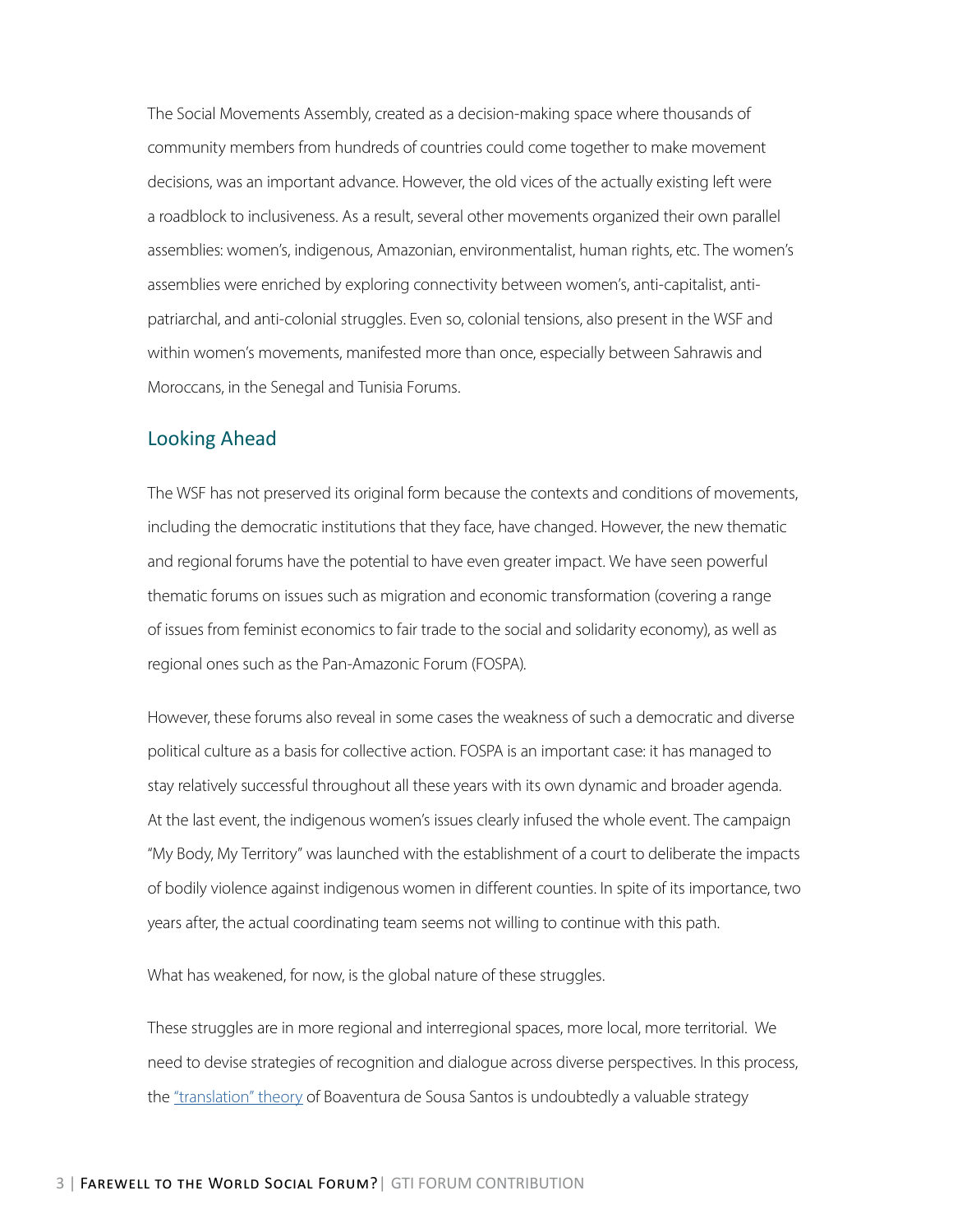towards connection in plurality. For example, women are fighting not only for gender justice, but also for an agenda that, from women's perspective, incorporates ecological perspectives, human rights, economic justice, sexual justice, recognition of other perspectives and worldviews, etc. That is, a joint fight against the perverse alliance between capitalism, patriarchy, and colonialism.

Finally, we need to take a critical look at the WSF International Council as well. When the IC was established among existing movements and institutions in the first Forum, the possibility of including other members was set aside. There have been several attempts to change this: to incorporate the organizers of the thematic and territorial Forums; to expand the presence of new or more visible movements that were not clearly incorporated at the beginning, and that also corresponded to the new problems and dynamics that were occurring in the different regions. This is not to ignore the great efforts many have made to achieve greater democratic dynamism in the IC, to eliminate people who do not attend, to expand its contents, etc. However, nineteen years later, we have almost the same IC as we did in the beginning.

If the WSF continues, then the IC has to change. The inertia that hinders its evolution must be overcome.

The next WSF, already in preparation, will be in Mexico. It has the support of the Nordic countries, and it has an active team, which aims to incorporate more movements. I believe, however, that it will be the most limited of the recent Forums. Still, it will undoubtedly have significant participation of migrant movements, indigenous movements, ecologists, feminists, peasants, unions, etc. Let's begin to imagine how to connect further local-regional-global dimensions and how to connect with other global initiatives in the coming years.

 Recreating the future requires recovering, and overcoming as necessary, the lessons from past experiences. Our challenge and responsibility is to pursue strategies for doing so.